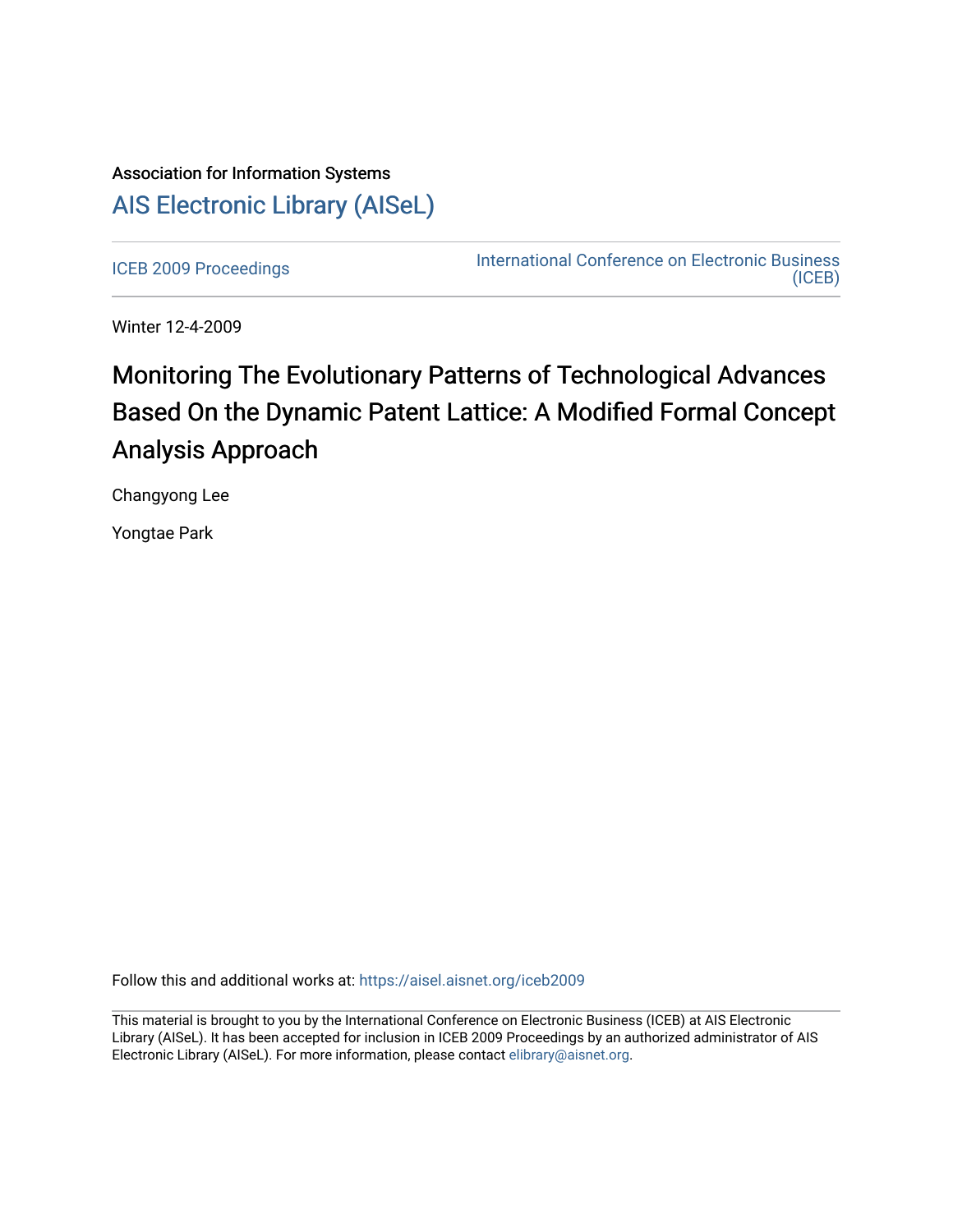## **MONITORING THE EVOLUTIONARY PATTERNS OF TECHNOLOGICAL ADVANCES BASED ON THE DYNAMIC PATENT LATTICE: A MODIFIED FORMAL CONCEPT ANALYSIS APPROACH**

Changyong Lee<sup>1</sup> and Yongtae Park<sup>2</sup> Department of Industrial Engineering, School of Engineering Seoul National University, Republic of Korea <sup>1</sup>akuta7@snu.ac.kr; <sup>2</sup>parkyt@cybernet.snu.ac.kr

## **Abstract**

The strategic importance of monitoring changes in technology has been highlighted for achieving and maintaining firms' competitive positions. In this respect, among others, patent citation analysis has been the most frequently adopted tool. However, it is subject to some drawbacks that stem from only consideration of citing-cited information and time lags between citing and cited patents. In response, we propose a modified formal concept analysis (FCA) approach to developing dynamic patent lattice that can analyze the complex relations among patents and evolutionary patterns of technological advances. The FCA is a mathematical tool for grouping objects with shared properties based on the lattice theory. The distinct strength of FCA, *vis-á-vis* other methods, lies in structuring and displaying the relations among objects in the amount of data. The FCA is modified to take time periods into account for the purpose of technology monitoring. Specifically, patents are first collected and transformed into structured data. Next, the dynamic patent lattice is developed by executing a modified FCA algorithm based on patent context. Finally, quantitative indexes are defined and gauged to conduct a more detailed analysis and obtain richer information. The proposed dynamic patent lattice can be effectively employed to aid decision making in technology monitoring.

**Keywords:** Technology monitoring, patent analysis, formal concept analysis, dynamic patent lattice,

## **Introduction**

The recent decade has seen markets shifting rapidly and unlimited proliferation of technologies, resulting in product life cycles becoming ever shorter [1][2]. It has become the norm for successful companies to have consistently to innovate for survival [3]. Under such turbulent environment, the strategic importance of monitoring changes in technology has likewise been highlighted as the technology is reckoned as a critical asset for success. Technology monitoring has been defined in many different ways.

According to the EIRMA [4], it is referred to identification and assessment of technological advances critical to the firm's competitive position. Although variations may exist among researchers regarding to the definition and scope of technology monitoring, what the literature has in common is that it plays a crucial role in defending against potential threats and exploiting promising opportunities arising from technological environment [5]; consequently, there are rising attempts to formalize the technology monitoring process using suitable models, methods, and tools.

 In this respect, patent documents are an ample source of technical and commercial knowledge for supporting the technology monitoring process [6][7]. Almost 80% of all technological information can be found in patent publications [8]. It can also be easily accessed through commercial and public databases. Patent analysis therefore has long been considered as a useful analytic tool for technology monitoring. An analysis of technological information in the patent documents is visualized as a patent map or network, allowing the complex patent information to be understood easily and effectively [9] and highlighting the crucial elements of knowledge on technologies, competitive positions [10][11], and infringement risk [12]. Moreover, it helps identify technological details and relationships, inspire novel industrial solutions reveal business trends, and decide investment policy [13][14].

 A variety of methods for patent analysis have been introduced and among others, patent citation analysis has been the most frequently adopted tool. However, it is subject to some drawbacks as follows. Firstly, the scope of analysis and richness of potential information are limited since it takes only citing-cited information into account [15]. Secondly, regarding to the first problem, it has no capability of considering internal relationships among patents. Only existence or frequency of citations is taken into account, which may lead to superficial or even misleading analysis. Finally, it is difficult to grasp the up-to-date trends of technology because the time lags between citing and cited patents are more than ten years on average [16]. In order to overcome the limitations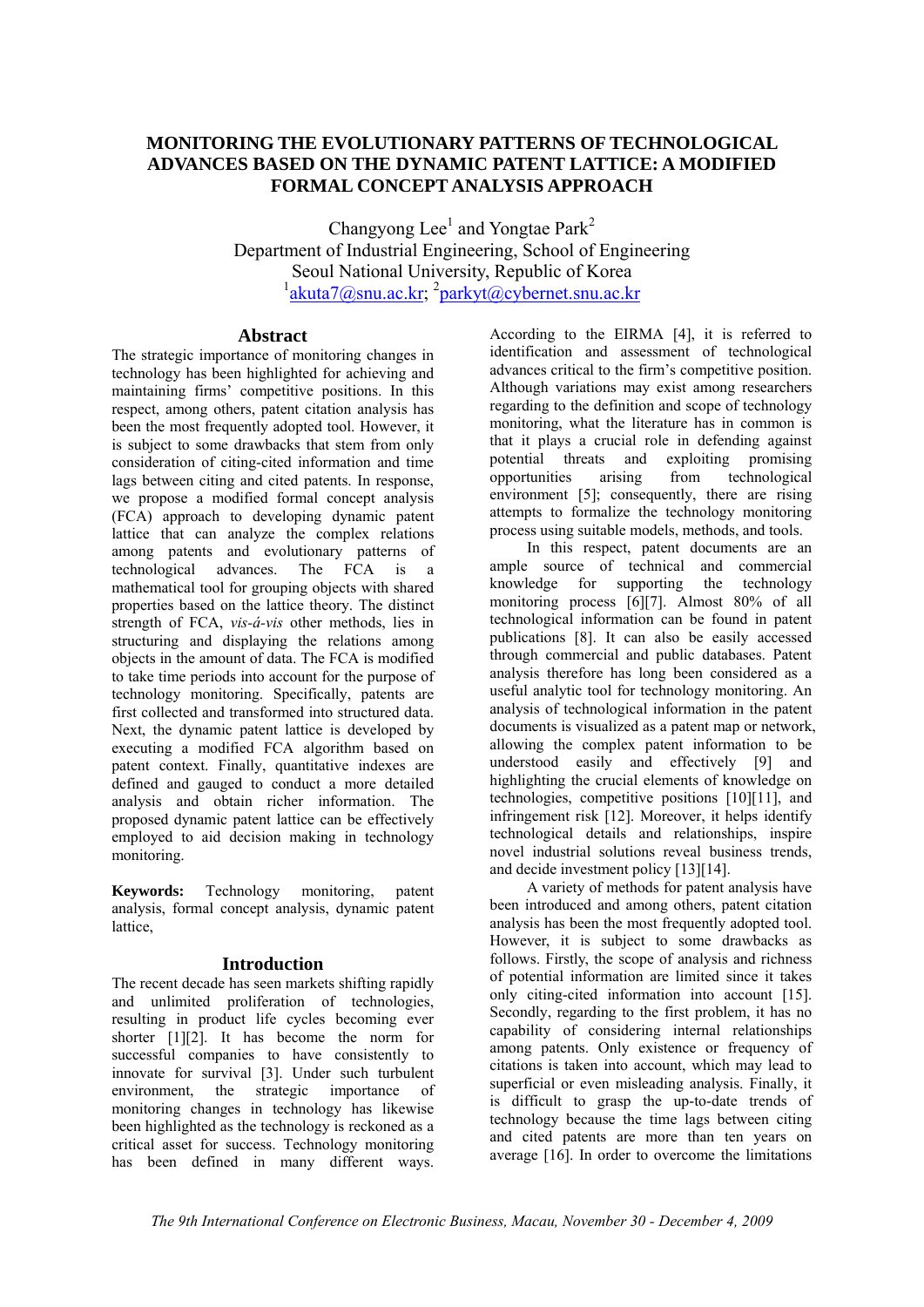mentioned above, keyword-based patent analysis has been proposed as an alternative of patent citation analysis. Despite all the possibilities offered by the keyword-based patent analysis, it also has some limitations because of the difficulties in monitoring the evolutionary patterns of technological advances as time goes on. Only simple methods such as cluster and co-word analysis have been utilized. The keyword-based patent map thus limited to visualizing the static view on current status of technology as a snapshot.

 In response, the primary purpose of this study is to propose a modified formal concept analysis (FCA) approach to developing dynamic patent lattice that can analyze complex relations among patents and evolutionary patterns of technological advances. The FCA is a mathematical tool for grouping objects with shared properties based on the lattice theory. The distinct strength of FCA, *vis-á-vis* other methods, lies in structuring and displaying the relations among objects in the amount of data. For the purpose of technology monitoring, the FCA is modified to take time periods into account. Specifically, patents in a technology field of interests are first collected and transformed into structured data. Next, the dynamic patent lattice is developed by executing a modified FCA algorithm on the basis of patent context. Finally, some quantitative indexes are defined and gauged to conduct a more detailed analysis and obtain richer information.

 The main contributions and potential utilities of this study are twofold. First and foremost, this study theoretically contributes to the technology monitoring research, by proposing an algorithmic approach that can structure, analyze, and visualize the evolutionary patterns of technological advancement. The proposed approach overcomes the drawbacks of patent citation analysis that stem from only consideration of citing- cited information and time lags between citing and cited patents. Second, this study is exploratory in that a modified FCA algorithm is first proposed, which can be utilized in many real world problems.

 The rest of this paper is organized as follows. As an introductory statement, the general background of technology monitoring, patent analysis, and FCA is first reviewed in Section 2. The proposed approach is explained in Section 3. Finally, this paper ends with conclusions in Section 4.

## **Background**

Put theoretically, FCA is integrated together with patent analysis under a systematic framework for the purpose of technology monitoring. They are used together only rarely, and thus most readers will be comfortable with one or some, but perhaps not all of them. We therefore touch briefly on what they are and how they are combined in this study.

## **Technology monitoring**

Technology monitoring draws more attention in both theory and practice for establishment of technological forecasting and planning. The technology monitoring may reinforce the dominance of firms in the market or open up new one [17]. It is also widely recognized that an inadequate response to technological change may lead to the demise of established company [18]. The main reasons for business failure in the market are insufficient information on trends of technology and managerial incompetence [19]. Furthermore, previous research in different industries shows that the ability to monitor technological changes is one of crucial factors in managing the risk of organizational failure [20]. For these reasons, the decision makers endeavor to discover the current status of technology, and to anticipate future events critical to the firm's competitive position [21], which is called technology monitoring.

 A number of methods have been proposed to monitor the technological changes and forecast future events such as consensus method, Delphi method, structural models, and scenarios and technological vigilance. These methods can be grouped into three types: qualitative procedure, quantitative procedure, and combined procedure [22]. Firstly, the consensus method and Delphi method are qualitative procedures that primarily hinge on human intuition and individual experience. These may be distorted and biased due to the subjectivity [23][24]. Secondly, the quantitative procedure, such as structural model, may eliminate these subjective factors. This model isolates certain factors affecting the technology development process and mathematically explains some of the functional relationships among factors. However the procedures may tend to be abstractions. Omissions of certain factors that are not judged to be relevant for model construction may occur. Lastly, the combined procedure helps to identify threats and opportunities, but it requires time-consuming data collection work and is difficult to obtain objective information [19].

## **Patent analysis**

Patent documents are as an ample source of technical and commercial knowledge [25]. The patent analysis provides a unique opportunity to satisfy the need for conceptual or qualitative analyses of technological change [26] and empirically explains most aspects of technological innovation [27]. Recent years thus have seen a huge increase in the use of patent analysis. The patent analysis has been employed for identification of economic effects of technological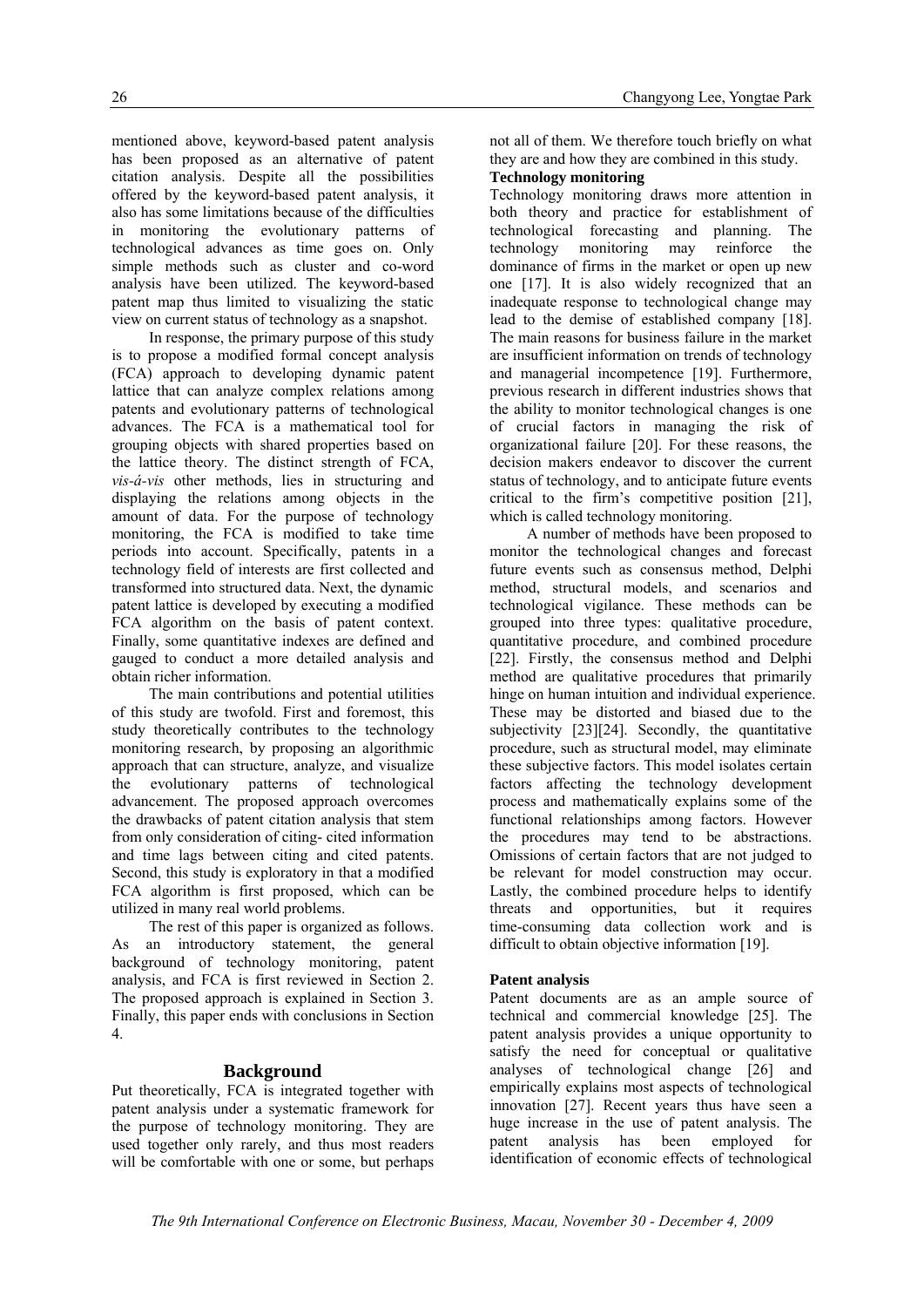innovation [28], assessment of national technological competitiveness [29] assessment of individual firms' technological competitiveness [30][31], R&D activity prioritization [32], identification of technological change effects on performance [33], and identification of technological opportunity [7].

 Patent data contain dozens of items for analyses, which can be grouped into two categories: structured and unstructured items [6]. The structured items are consistency in semantics and format across patent documents (e.g. patent number, filing date, inventors, and assignees) while the unstructured items are text of contents having different structures and styles (e.g. descriptions and claims). In the structured data analysis, the bibliographic fields of patent documents are utilized to explore, organize, and analyze a large amount of historical data in order that researchers can find hidden patterns to support their decision making. However, the scope of analysis and the richness of information are limited since the only bibliographic fields are employed, despite the potential utility of unstructured items. The unstructured data analysis is aimed at extracting and analyzing the technological information from the unstructured items of patent documents. Data mining techniques, especially text mining, have been widely employed for knowledge discovery from textual information.

#### **Formal concept analysis**

The FCA is a mathematical tool that can structure and visualize the relations among objects with shared properties to make them more understandable. The method was first proposed by Wille [34] based on the lattice theory of Birkoff [35]. The distinct strength of FCA, *vis-á-vis* other methods, lies in structuring and displaying the relations among objects in the amount of data. Recent years thus have seen a huge increase in the use of FCA for various problems such as ontology engineering [36], knowledge discovery in database [37], service engineering [38], collaborative recommendation [39], software engineering [40], and case-based reasoning [41].

 The basic notations of FCA are summarized as follows. First, the formal context is defined as  $K=(G, M, I)$ , where *G* is a set of objects, *M* is an set of attributes, and *I* is a binary relation of *G* and *M*. The binary relation represents which attributes describe an object and vice versa. Second, the formal concept is referred to *(O, A)* which satisfies *intent(O)=A* and *extent(A)=O* where  $O \subseteq G$ ,  $A \subseteq M$ in a context *(G, M, I)*. Finally, the concept lattice is developed by formal concepts and relations among concepts. The set of all the formal concepts of a context is denoted by *B(G, M, I)*. The structure of *B(G, M, I)* is given by order relations between super- and sub-concept represented by  $\leq$  and defined as:

 $(A_1, B_1) \leq (A_2, B_2)$  *if*  $A_1 \subseteq A_2$  (which is equivalent to

 $B_2 \subset B_1$ 

#### **Proposed approach**

In this section, we examine the overall process of proposed approach, giving a brief explanation of each stage at the same time. The proposed approach is comprised of five stages, as shown in Figure 1. First, a technology field of interests is



## **Figure 1.**

## **Overall process**

selected and related patent documents are collected. Second, the patent documents are transformed into structured data for further analyses. Third, patent context is constructed in terms of year of publication, patent number, and occurrence of keywords through using text mining technique. Fourth, the modified FCA algorithm is conducted to structure and visualize the evolutionary patterns of technological advances. Finally, some quantitative indexes are defined and gauged to conduct a more detailed analysis and obtain richer information.

#### **Data collection and transformation**

Patent documents in a technology field of interests are collected based on various search conditions from patent database. The patent documents need to be preprocessed because they are semi-structured data in the form of electronic documents, which are merely expressed in text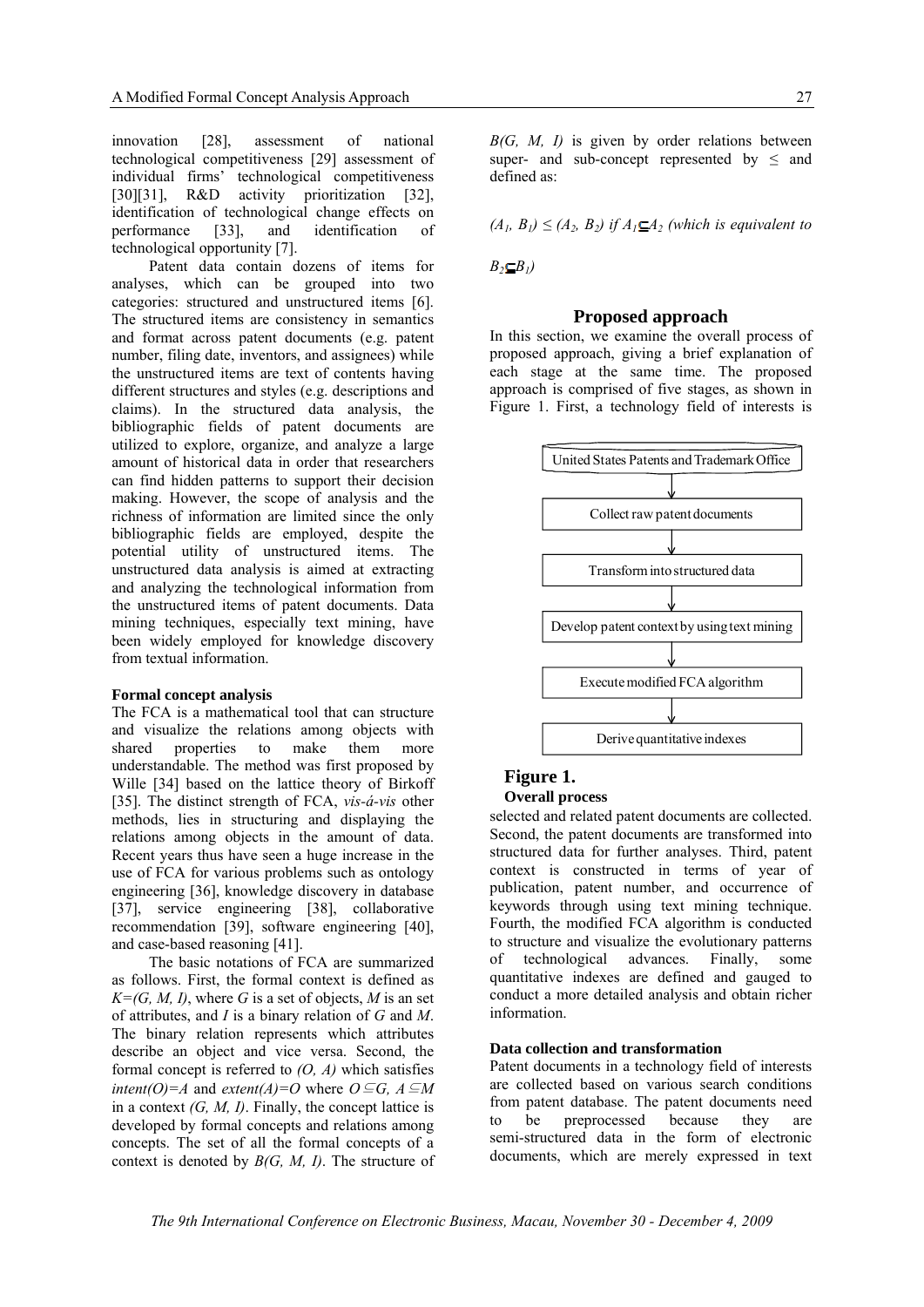

## **Figure 2. Procedure of development of keyword list**

format. A structured patent database is constructed for further analyses. The database constructed includes not only structured items but also unstructured ones for structured and unstructured data analyses.

#### **Development of patent context**

A patent context is developed to be utilized as an input at the next stage. The patent context consists of three parts: year of publication, patent number, and occurrence of keywords. Repetitive trials between experts and computer-based approach are required to define the keyword list. Figure 2 explains steps to elicit the keywords from

#### **Table 1. Example of patent context**

| Year | Patent#        | K1 | K <sub>2</sub> | K3 | K4 |
|------|----------------|----|----------------|----|----|
| 2007 | P <sub>1</sub> | V  |                |    |    |
|      | P2             | V  | V              |    |    |
| 2008 | P3             | V  |                |    |    |
|      | P4             |    | V              | V  |    |
|      | P <sub>5</sub> | V  | V              |    |    |
| 2009 | P6             |    |                | V  |    |
|      | P7             |    |                | V  |    |
|      | P8             | V  | V              | V  | V  |

documents and to fill the patent context. Text mining is first conducted to find words with high frequency and then the words are refined based on

the experts' judgments. Finally, a set of final keywords are rearranged to consider the abbreviation, synonyms, singular, and plural forms of words. A patent context is exemplified in Table 1. The occurrence of keywords in a patent document is represented as a binary value. In the patent context, "V" means that the patent includes the corresponding keywords, while the blank means the patent does not.

## **Execution of modified FCA algorithm**

| 0. RPC=Sort (patent, year, patentContext) |                                                                       |  |  |  |
|-------------------------------------------|-----------------------------------------------------------------------|--|--|--|
| 1: for $i = 1$ to # of patent             |                                                                       |  |  |  |
| $\mathbf{r}$                              | $t$ empList = Read(RPC, i)                                            |  |  |  |
| $\overline{3}$ :                          | if (tempList consists of all new keywords)                            |  |  |  |
| 4:                                        | Make Node(tempList)                                                   |  |  |  |
|                                           | // Make a node for <i>ith</i> patent without linkage                  |  |  |  |
| 5:                                        | else if (tempList consists of new an existing keywords)               |  |  |  |
| 6.                                        | Make Node(Find New Key(tempList))                                     |  |  |  |
| 7:                                        | Link(Find Related Node(tempList))                                     |  |  |  |
|                                           | // Make a node for <i>ith</i> patent and link up with related patents |  |  |  |
| 8:                                        | else                                                                  |  |  |  |
| 9.                                        | if (there exists nodes with same property in the same year)           |  |  |  |
| 10 <sub>i</sub>                           | Update Property(existingNode)                                         |  |  |  |
|                                           | // Add the patent to existing nodes                                   |  |  |  |
| 11:                                       | else Link Find Related Node (tempList))                               |  |  |  |
|                                           | $12$ : next i                                                         |  |  |  |

## **Figure 3. Pseudo-code of modified FCA algorithm**

A general lattice consists of nodes and arcs that link two nodes on the basis of order relations between super-concept and sub-concept. In this case, it only provides the current status of technology without time periods. The FCA is therefore modified to take time into account to analyze the evolutionary patterns of technological advances, as shown in Figure 3. The modified FCA algorithm is carried out by considering both publication year and similarity between patents in terms of the occurrence of keywords.

 The basic concepts of modified FCA algorithm are summarized as follows. Firstly, by contrast to conventional FCA, patents published earlier than the target patent are only considered to develop the dynamic patent lattice. Secondly, the order relations are derived based on the cosine similarities among concepts as well as shared properties. There are three possible types of order relations: all new keywords, combination of new and existing keywords, and all existing keywords. A new concept is generated when the target patent consists of all new keywords without existing ones. If the target patent includes the existing keywords, it is linked with the concepts having the maximum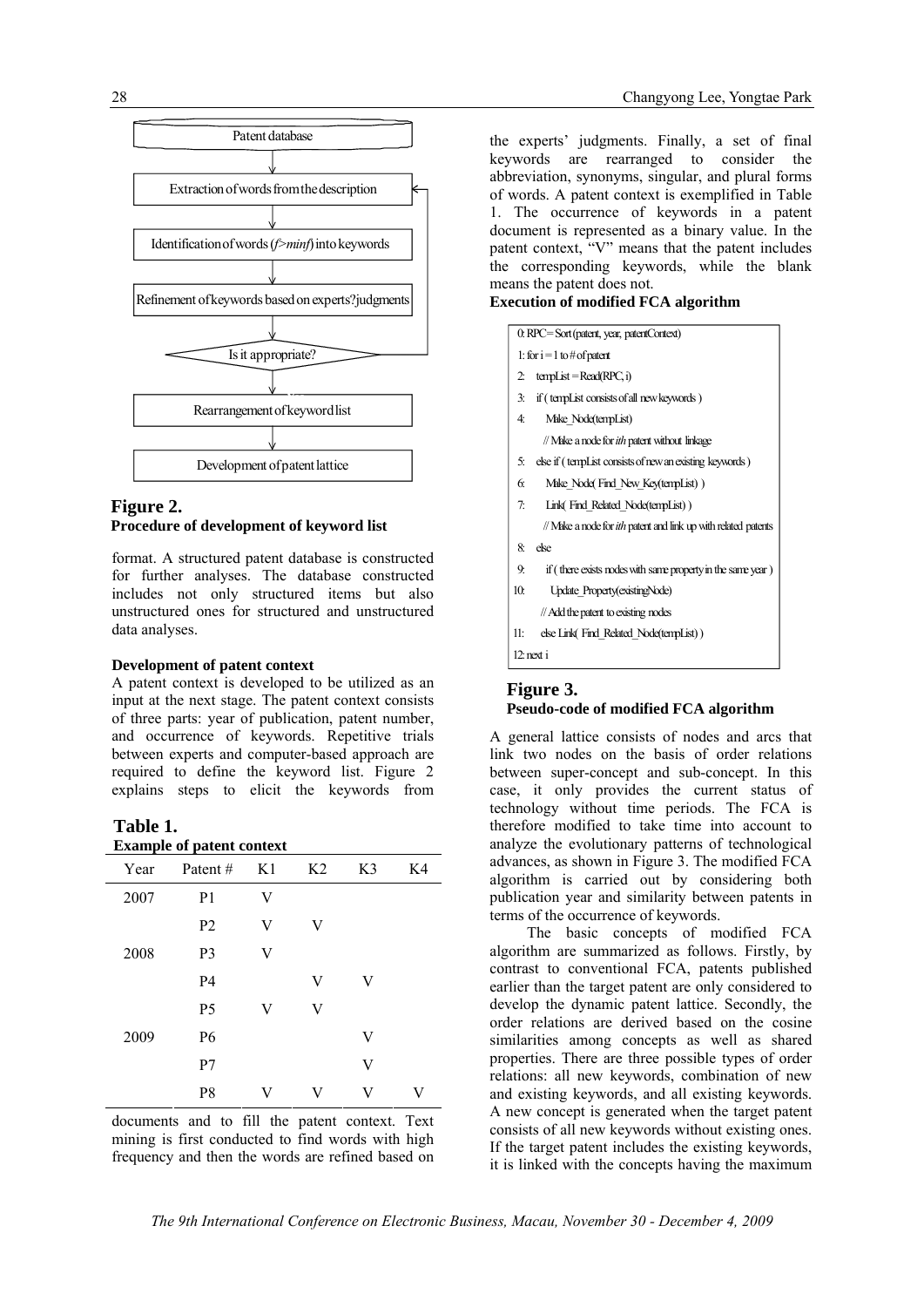

#### **Figure 4.**

#### **Example of dynamic patent lattice**

similarity and having the similarity greater than pre-defined threshold with the annotations of keywords changed (added and removed keywords). Thirdly, nodes in the dynamic patent lattice differ from one another with respect to types of concepts and number of patents in a concept. In more detail, concepts having new keywords are represented by colored circles while the concepts that only include the existing keywords are described by empty circles. The size of nodes is proportional to the number of patents that consists of a concept. Finally, regarding to the arcs, a solid line means that differences exist between concepts while a dotted line refers to the order relations between super- and sub- concepts.

#### **Derivation of quantitative indexes**

The proposed dynamic patent lattice shows intuitive knowledge on the patterns of technological advances and characteristics such as complexity of technology To conduct a more detailed analysis and obtain richer information, quantitative indexes, however, need to be operationally defined and gauged. Among various indexes, three major dimensions and related indexes are proposed, as summarized in Table 2. Firstly, the "importance" dimension measures the contribution of a subjective technology to the

 The suggested dynamic patent lattice is shown in Figure 4. The horizontal axis represents the time periods while the vertical axis shows the complexity of technology. In the dynamic patent lattice, the technological advances are divided into three types: improvement, convergence, and substitute. First, the "improvement" is exemplified in the relation between P1 and P3 that share same keywords. The P3 is an advanced version of P1, which may improve some aspects of P1. Second, the "convergence" is found in the relation between P1 and P2. The P2 includes K2 besides all the aspects of P1. Finally, the "substitute" is depicted in the relations between P2 and P4. K3 is added to P4 while K1 is removed from P2.

technological advances. Specifically, the local importance implies the direct influences of a subjective technology to others while the global importance considers indirect influences as well as direct ones. Secondly, the "newness" refers to the status in life cycle of a subject technology by calculating the average publication year of directly linked technologies in the past. Finally, the "promise" measures the potential attractiveness of a subject technology by gauging the emerging and declining rates of keywords.

| Dimension                          | Index      | Object<br>and                             |  |  |
|------------------------------------|------------|-------------------------------------------|--|--|
|                                    |            | definition                                |  |  |
| Degree of Technology<br>importance | centrality | Measure the direct<br>influences of<br>a  |  |  |
|                                    |            | subjective                                |  |  |
|                                    |            | technology to other                       |  |  |
|                                    |            | technologies<br>bv                        |  |  |
|                                    |            | gauging the density<br>of direct linkages |  |  |
|                                    |            |                                           |  |  |
|                                    | Technology | Measure the direct                        |  |  |
|                                    | propagated | indirect<br>and                           |  |  |
|                                    | centrality | influences<br>of<br>a                     |  |  |
|                                    |            | subjective                                |  |  |
|                                    |            | technology to other<br>1<br>1.            |  |  |
|                                    |            |                                           |  |  |

## **Table 2. Dimensions of analysis and related indexes**

*The 9th International Conference on Electronic Business, Macau, November 30 - December 4, 2009*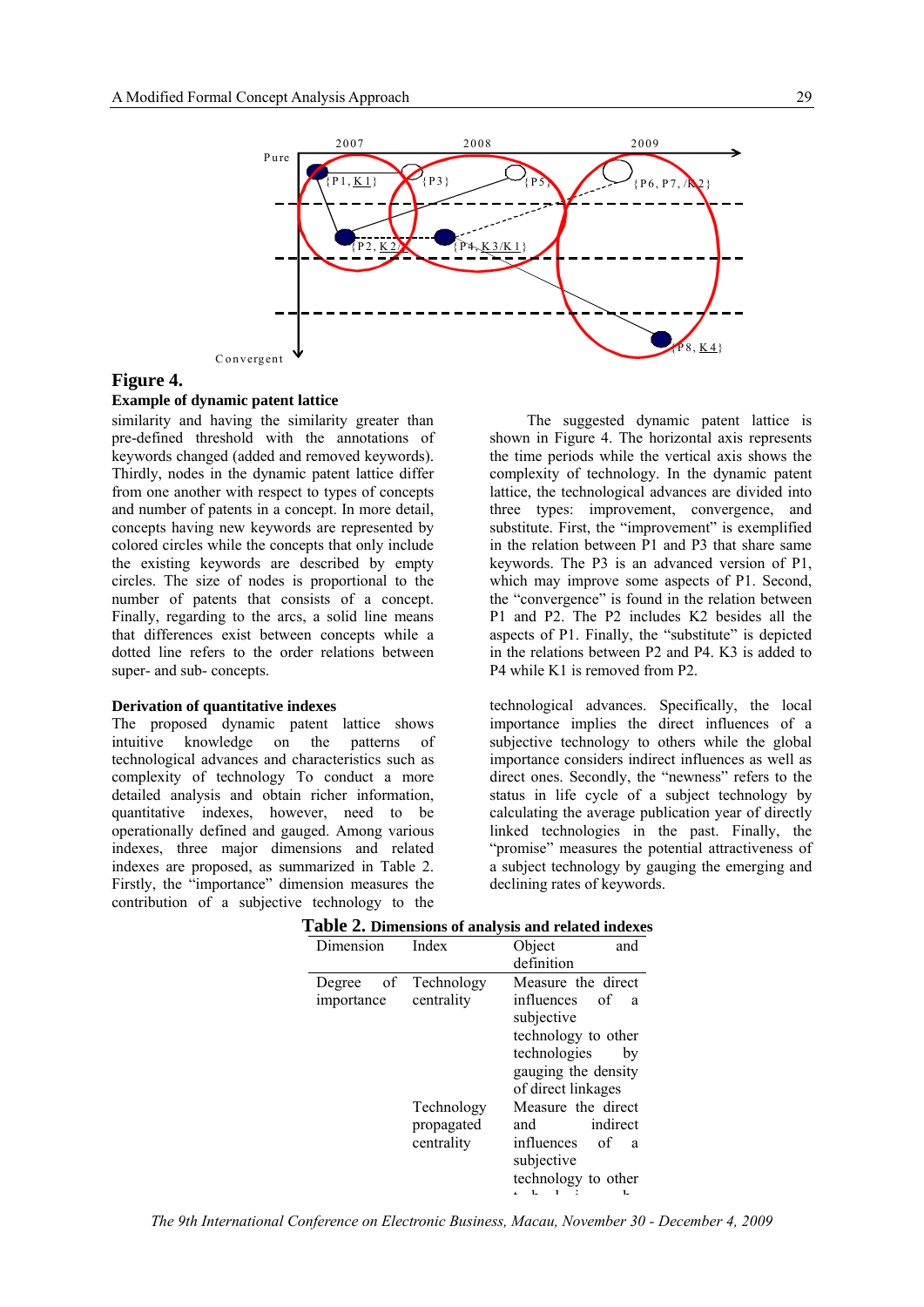#### **Conclusions**

We proposed a modified FCA-based dynamic patent lattice that can analyze the complex relations among patents and evolutionary patterns of technological advances. Patent documents in a technology field of interests are first collected and transformed into structured data. Next, a modified FCA algorithm is executed based on patent lattice. Finally, quantitative indexes are defined and gauged to conduct a more detailed analysis and obtain richer information.

 The proposed approach can be utilized together with the conventional citation-based patent map, as a technology monitoring and benchmarking tool. The dynamic patent lattice and quantitative indexes may enable in-depth analysis and thus aid decision making in technology monitoring. The main contributions and potential utilities of this study are twofold. First and foremost, this study theoretically contributes to the technology monitoring research, by proposing an algorithmic approach that can structure, analyze, and visualize the evolutionary patterns of technological advancement. The proposed approach overcomes the drawbacks of patent citation analysis that stem from only consideration of citing- cited information and time lags between citing and cited patents. Second, this study is exploratory in that a modified FCA algorithm is first proposed, which can be utilized in many real world problems.

 Despite all the possibilities offered by this new and algorithmic approach to technology monitoring, this study still has some limitations that stand in the way of our future research plans. Firstly, this study only focuses on technology monitoring; how to make a strategic decision has not dealt with. To fill the missing link, the proposed approach can be integrated together with technology roadmapping. Secondly, automated supporting systems need to be developed to save the time and cost and increase the efficiency of proposed approach. These topics can be fruitful areas for future research. A case study will be also included in the future research show the feasibility and utilities of proposed approach.

**Acknowledgement.** This work was supported by the National Research Foundation of Korea (NRF) grant funded by the Korea government (MEST) (No. 2009-0085757)

#### **References**

- [1] Ali, A., Krapfel, R., and Labahn, D. "Product innovativeness and entry strategy: impact on cycle time and break-even time," *The Journal of Product Innovation Management*, 12(1), 1995, pp. 54-69.
- [2] D'Aveni, R. "Coping with hypercompetition: utilizing the new 7s framework," *Academy of*

*Management Executive*, 9(3), 1995, pp. 45-57.

- [3] Menor, L., Tatikonda, M., and Sampson, S. "New service development: areas for exploitation and exploration," *Journal of Operation Management*, 20(2), 2002, pp. 135-157.
- [4] European Industrial Research Management Association (EIRMA) Technology monitoring for business success, 2000, Working Group 55 Report.
- [5] Nosella, A., Petroni, G., and Rossella, S. "Technological change and technology monitoring process: evidence from four Italian case studies," *Journal of Engineering and Technology Management*, 25(4), 2008, pp. 321-337.
- [6] Lee, S., Yoon, B., and Park Y. "An approach to discovering new technology opportunities: keyword-based patent map approach," *Technovation*, 29(6/7), 2009, pp. 481-497.
- [7] Yoon, B. and Park, Y. "A systematic approach for identifying technology opportunities: keyword-based morphology analysis," *Technological Forecasting and Social Change*, 72(2), 2004a, pp. 145-160.
- [8] Blackman, M. "Provision of patent information: a national patent office perspective," *World Patent Information*, 17(2), 1995, pp. 115-123.
- [9] World Intellectual Property Organization (WIPO), Patent map with exercises (related), In: WIPO - MOST inter- mediate training course on practical intellectual property issues in business, 2003, Theme 16.
- [10] Abraham, B.P. and Morita, S.D. "Innovation assessment through patent analysis", *Technovation*, 21(4), 2001, pp. 245–252.
- [11] Liu, S. and Shyu, J. "Strategic planning for technology development with patent analysis," *International Journal of Technology Management*, 13(5/6), 1997, pp. 661–680.
- [12] Daim, T., Rueda, G., Martin, H., and Gerdsri, P. "Forecasting emerging technologies: Use of bibliometrics and patent analysis," *Technological Forecasting and Social Change*, 73(8), 2006, pp. 981–1012.
- [13] Campbell, R.S. "Patent trends as a technological forecasting tool," *World Patent Information*, 5(3), 1983, pp. 137–143.
- [14] Jung, S. Importance of using patent information, In: World Intellectual Property Organization (WIPO) - Most intermediate training course on practical intellectual property issues in business, 2003.
- [15] Yoon, B. and Park, Y. "A text-mining-based patent network: analytical tool for